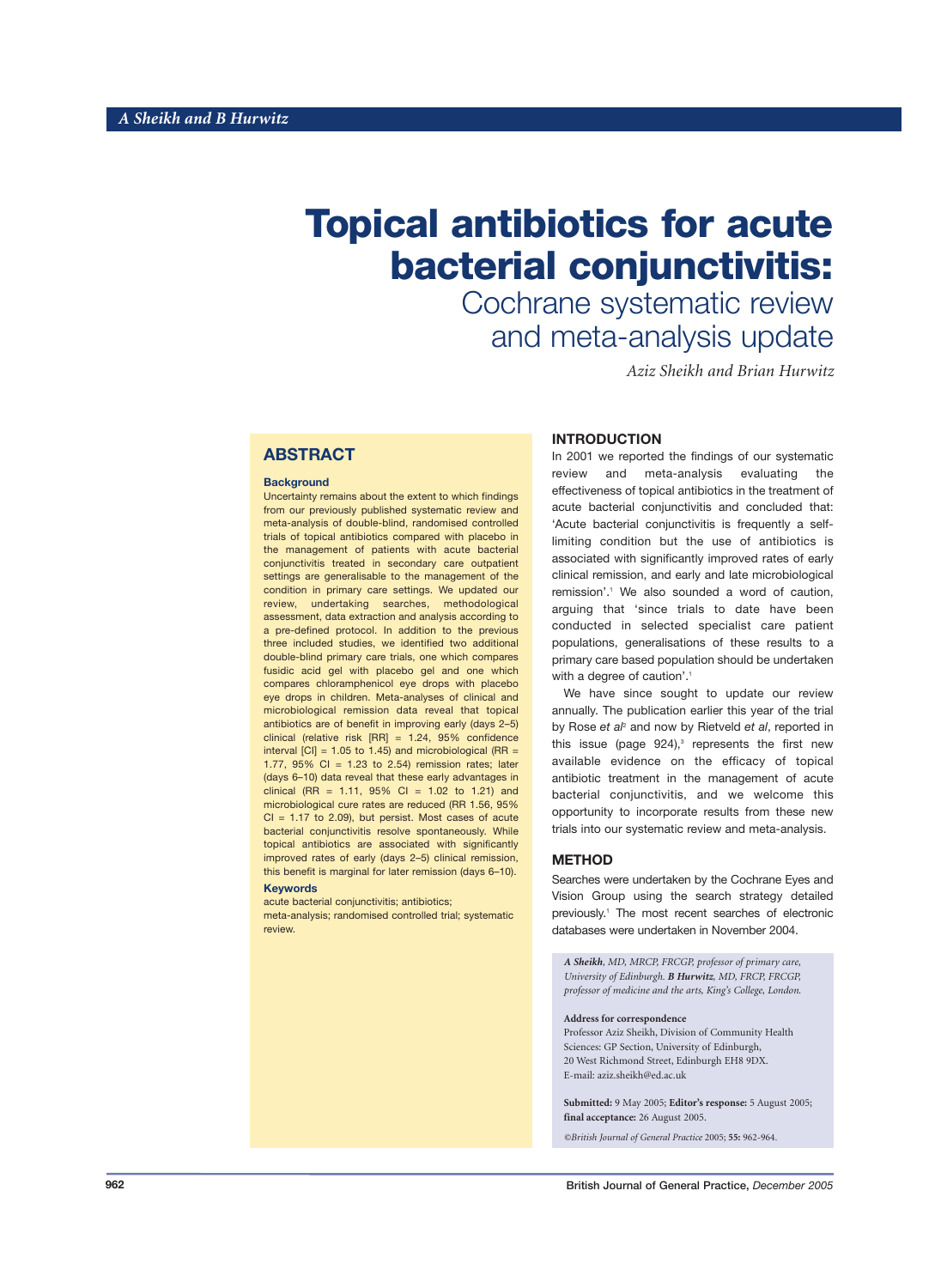Both authors were involved with the selection of studies, methodological assessment, and data extraction as previously detailed. Quantitative analyses of outcomes were performed on an intention-to-treat basis using random effects modelling with results expressed as relative risks with 95% confidence intervals [CIs].

## **RESULTS**

Our previously reported review incorporated data from three eligible trials.<sup>1</sup> The current round of searches identified two additional studies satisfying our inclusion criteria, bringing the total number of included studies to five.<sup>2,3</sup> A total of 1034 patients were recruited into these five double-blind, placebo-controlled trials.

Rose *et al* studied 326 children aged 6 months to 12 years with a clinical diagnosis of infective conjunctivitis recruited from 12 UK general practices.<sup>2</sup> Children were randomised to either 0.5% chloramphenicol eye drops or placebo eye drops with instructions to instil one drop into each child's affected eye 2 hourly for the first 24 hours when awake, and then four times daily until 48 hours after the infection had resolved. This study was judged methodologically of high quality (grade A); using an intention-to-treat analysis it found that at the primary end point of 7 days, parent assessed cure rates were 140/163 (85.9%) in the treatment group compared with 128/163 (78.5%) in

# *How this fits in*

Trials of antibiotics conducted in specialist secondary care outpatient settings have shown that antibiotics are of limited value in improving clinical and microbiological outcomes in patients with acute bacterial conjunctivitis. Two new adequately powered trials conducted in primary care settings confirm that bacterial conjunctivitis is frequently self-limiting and that treatment with antibiotics offers only marginal benefits in improving clinical outcomes. The risk of adverse events in those treated with placebo eye drops appears to be low.

the placebo group. The mean time to clinical cure was 5 days (standard deviation  $[SD] = 1.9$ ) in those treated with antibiotics compared with 5.4 days (SD =  $1.9$ ) in those on placebo. This study also found that at day 7, antibiotic treatment resulted in improved rates of microbiological remission: 81/125 (64.8%) versus 69/125 (55.2%). A clinical audit conducted at 6 weeks on the 307 (94%) patients on whom data were available revealed that relapses or new episodes of infection were rare, involving 4% of those allocated to antibiotic treatment and 3% of those receiving placebo; similarly adverse events were rare in both groups, affecting 2% of those in each arm of the trial.

The new trial, reported in this issue of the Journal,<sup>3</sup> is a primary care study that recruited 181 adult patients from 25 Dutch primary care centres presenting with a red eye (whether mucopurulent discharge or glued

#### **Table 1. Random effects meta-analysis of efficacy of topical antibiotics versus placebo in improving early (days 2–5) clinical remission.**

| Study or sub-category                                                                     | Treatment n/N | Control n/N | RR (random) 95% CI | Weight % | RR (random) 95% CI             |
|-------------------------------------------------------------------------------------------|---------------|-------------|--------------------|----------|--------------------------------|
| Gigliotti 1984                                                                            | 21/1984       | 9/32        | $-$ 0 $-$          | 6.18     | 2.20 (1.19 to 4.06)            |
| Miller 1992                                                                               | 126/143       | 101/141     |                    | 49.31    | 1.23 (1.09 to 1.39)            |
| <b>Rose 2005</b>                                                                          | 123/163       | 107/163     |                    | 44.52    | 1.15 $(1.00 \text{ to } 1.32)$ |
| <b>Total (95% CI)</b>                                                                     | 340           | 336         |                    | 100.00   | 1.24 $(1.05 \text{ to } 1.45)$ |
| Total events: 270 (treatment), 217 (control)                                              |               |             | 0.10.20.512510     |          |                                |
| Test for heterogeneity: $\chi^2$ = 4.33, degrees of freedom = 2 (P = 0.12), $l^2$ = 53.8% |               |             |                    |          |                                |
| Test for overall effect: $Z = 2.61$ ( $P = 0.009$ )                                       |               |             |                    |          |                                |

*n = number of subjects in remission. N = number of subjects tested. RR = relative risk.*

### **Table 2. Random effects meta-analysis of efficacy of topical antibiotics versus placebo in improving late (6–10 days) clinical remission.**

| Treatment n/N                                      | Control n/N | RR (random) 95% CI | Weight %                                                                               | RR (random) 95% CI             |
|----------------------------------------------------|-------------|--------------------|----------------------------------------------------------------------------------------|--------------------------------|
| 31/34                                              | 23/32       |                    | 13.26                                                                                  | 1.27 $(1.00 \text{ to } 1.61)$ |
| 45/73                                              | 53/90       |                    | 12.28                                                                                  | 1.05 $(0.82 \text{ to } 1.21)$ |
| 140/163                                            | 128/163     |                    | 74.46                                                                                  | $1.09(0.99 \text{ to } 1.21)$  |
| 270                                                | 285         |                    | 100.00                                                                                 | 1.11 $(1.01 \text{ to } 1.21)$ |
| Total events: 216 (treatment), 204 (control)       |             | 0.10.20.512510     |                                                                                        |                                |
|                                                    |             |                    |                                                                                        |                                |
| Test for overall effect: $Z = 2.31$ ( $P = 0.02$ ) |             |                    |                                                                                        |                                |
|                                                    |             |                    | Test for heterogeneity: $\chi^2$ = 1.49, degrees of freedom = 2 (P = 0.47), $l^2$ = 0% |                                |

*n = number of subjects in remission. N = number of subjects tested. RR = relative risk.*